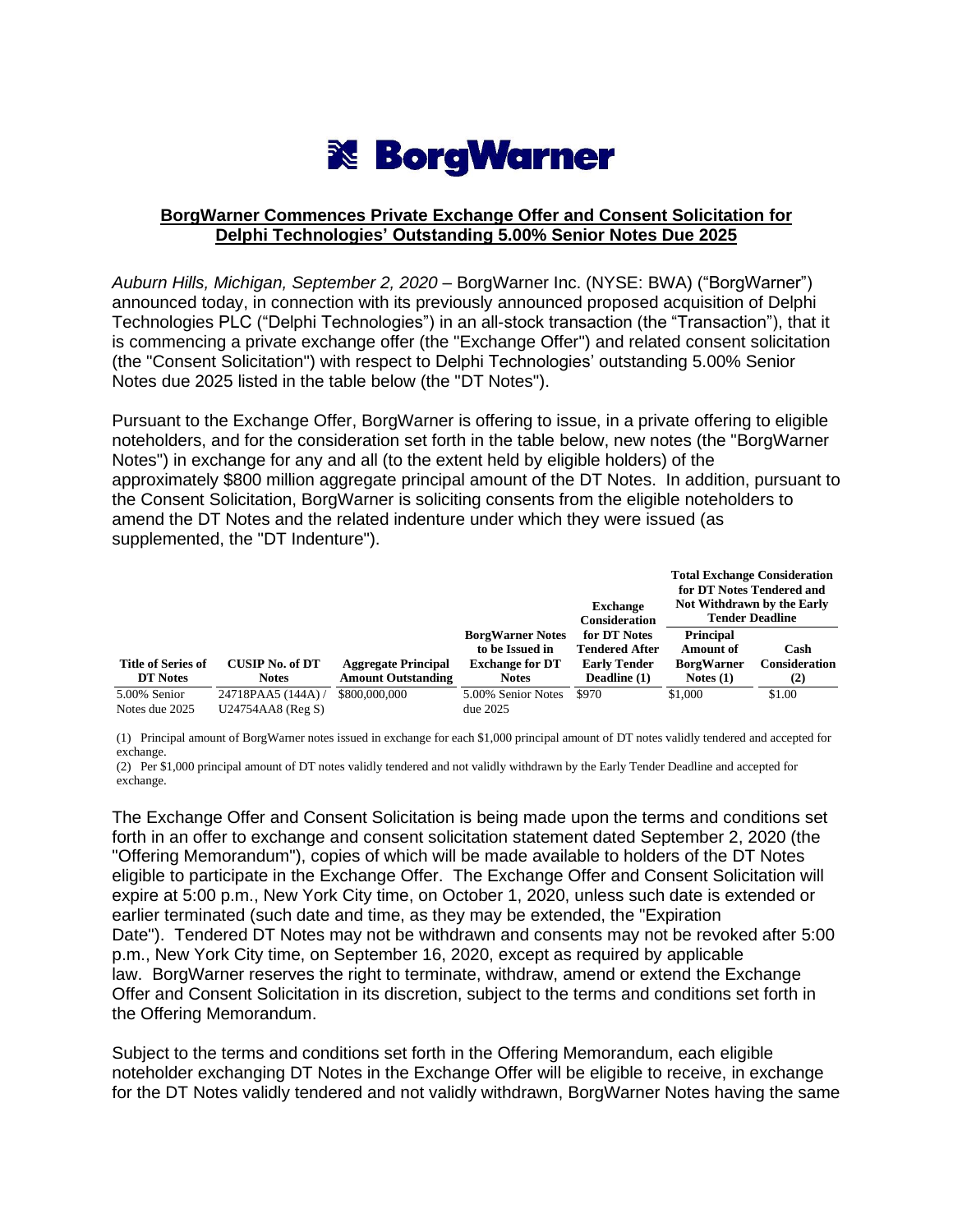interest payment and maturity dates, interest rate and redemption provisions as the DT Notes. Eligible holders who validly tender and do not validly withdraw their tendered DT Notes by 5:00 p.m., New York City time, on September 16, 2020 (such date and time, as they may be extended, the "Early Tender Deadline") will be eligible to receive, subject to the terms and conditions set forth in the Offering Memorandum, BorgWarner Notes in the same principal amount as the DT Notes tendered therefor plus cash consideration of \$1.00 per \$1,000 principal amount of DT Notes tendered (the "Cash Consideration"). Eligible noteholders who validly tender their DT Notes after the Early Tender Deadline but on or prior to the Expiration Date will be eligible to receive \$970 principal amount of the BorgWarner Notes per \$1,000 principal amount of DT Notes validly tendered, but not the Cash Consideration (the "Exchange Consideration"). Settlement of the Exchange Offer is expected to occur on or about October 5, 2020, unless BorgWarner extends the Expiration Date or terminates the Exchange Offer. Interest on the BorgWarner Notes will accrue from (and including) the last interest payment date on which interest was paid on the DT notes, and, accordingly, no accrued interest will be paid on the settlement date in respect of DT Notes accepted for exchange, except as set forth in the Offering Memorandum with respect to cash paid in lieu of BorgWarner Notes not delivered.

The BorgWarner Notes will be issued in minimum denominations of \$2,000 and integral multiples of \$1,000 in excess thereof. If the principal amount of BorgWarner Notes validly tendered after the Early Tender Deadline that would otherwise be required to be delivered in exchange for a tender of DT Notes would not equal \$2,000 or an integral multiple of \$1,000 in excess thereof, it will be rounded down to \$2,000 or the nearest integral multiple of \$1,000 in excess thereof, and BorgWarner will pay cash equal to the remaining portion of the Exchange Consideration for such DT Notes plus accrued and unpaid interest with respect to that portion. No tender of DT Notes will be accepted if it would result in the issuance of less than \$2,000 principal amount of BorgWarner Notes.

BorgWarner's obligation to accept and exchange the DT Notes validly tendered pursuant to the Exchange Offer is subject to certain conditions as set forth in the Offering Memorandum, including the consummation of the Transaction, which is expected to occur in 2020. BorgWarner may generally waive any such condition, in its sole discretion, at any time with respect to the Exchange Offer and Consent Solicitation but may not waive the condition that the Transaction shall have been consummated. The Exchange Offer and Consent Solicitation are not conditioned upon the tender of any minimum aggregate principal amount of the DT Notes or the receipt of the requisite consents in the Consent Solicitation. The Transaction is not conditioned upon the commencement or completion of the Exchange Offer and Consent Solicitation.

In the Consent Solicitation, BorgWarner is soliciting the consents of the eligible holders to amend the DT Notes and the DT Indenture to eliminate substantially all of the restrictive covenants and events of default, other than payment-related events of default and an event of default regarding a guarantor's consolidation, merger or transfer or lease of all or substantially all of its assets, and to eliminate the covenant relating to a change of control triggering event in respect of Delphi Technologies. Consents of the holders of not less than a majority in principal amount of the DT Notes, voting as a single class, must be obtained for the amendments to the DT Notes and the DT Indenture to be effective. Holders validly tendering their DT Notes will be deemed to have delivered consents to the proposed amendments with respect to such tendered DT Notes. Holders will not be permitted to tender their DT Notes without delivering consents or to deliver consents without tendering their DT Notes.

This press release is issued pursuant to Rule 135c under the Securities Act of 1933, as amended (the "Securities Act"). This press release is neither an offer to sell nor the solicitation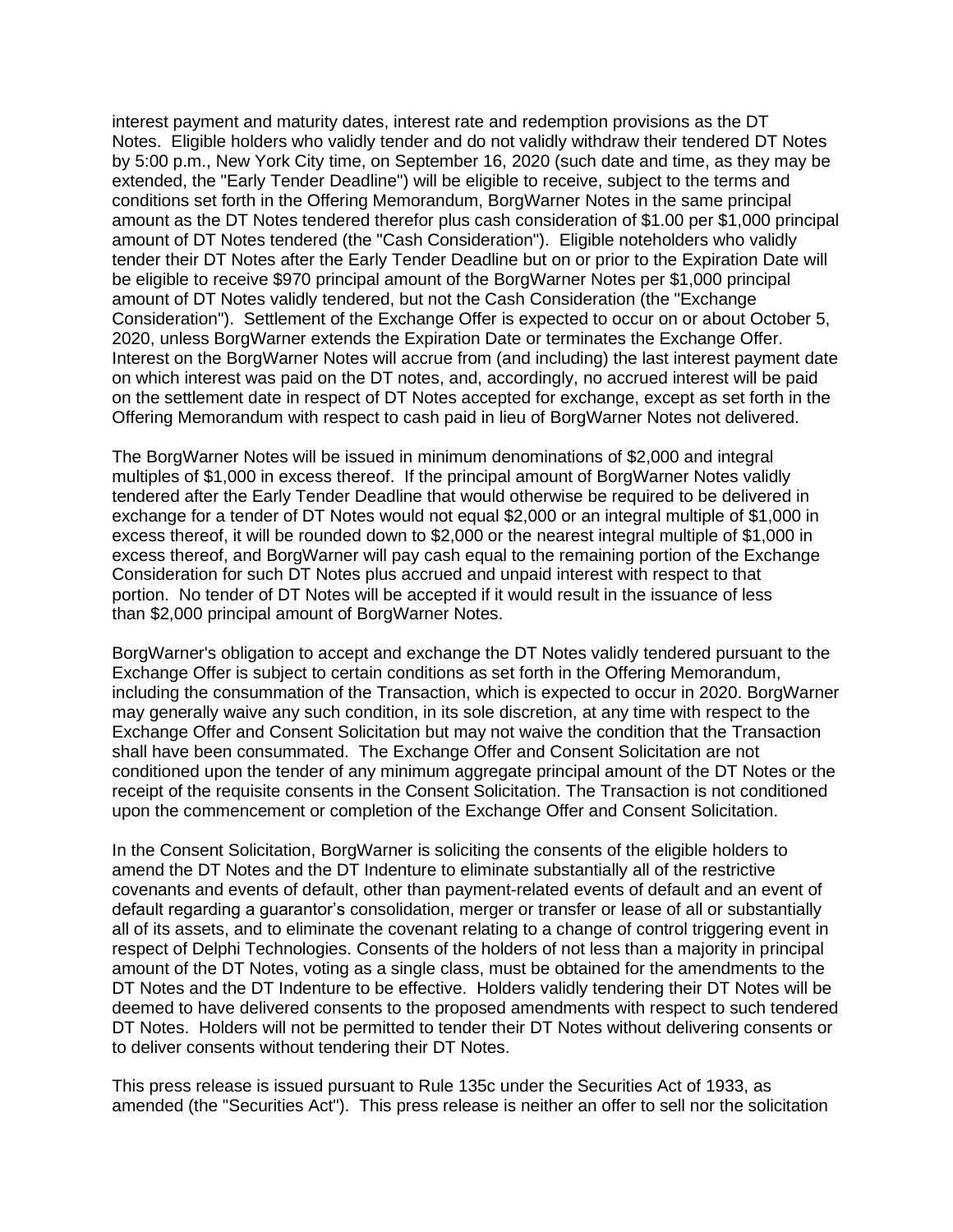of an offer to buy the BorgWarner Notes or any other securities and shall not constitute an offer, solicitation or sale in any jurisdiction in which, or to any person to whom, such an offer, solicitation or sale is unlawful. The Exchange Offer has not been and will not be registered under the Securities Act, or the securities laws of any other jurisdiction. The BorgWarner Notes will be issued in reliance upon exemptions from, or in transactions not subject to, registration under the Securities Act. The BorgWarner Notes will be offered for exchange only (i) to qualified institutional buyers as defined in Rule 144A under the Securities Act in reliance on the exemption provided by Section 4(a)(2) of the Securities Act and (ii) outside the United States to persons other than U.S. persons (each as defined in Rule 902 under the Securities Act) in reliance upon Regulation S under the Securities Act. The BorgWarner Notes may not be offered, sold, pledged or otherwise transferred in the United States absent registration or an applicable exemption from, or in a transaction not subject to, the registration requirements of the Securities Act and other applicable securities laws.

The Exchange Offer and Consent Solicitation are being made only pursuant to the Offering Memorandum. The Offering Memorandum and other documents relating to the Exchange Offer and Consent Solicitation will be distributed only to holders who confirm that they are within the categories of eligible participants in the Exchange Offer. None of BorgWarner, Delphi Technologies, their respective directors or officers, the dealer managers and solicitation agents, the exchange agent, the information agent, the trustee for the BorgWarner Notes or the DT Notes, their respective affiliates, or any other person is making any recommendation as to whether holders should tender their DT Notes in the Exchange Offer.

Holders who desire a copy of the eligibility letter should contact Global Bondholder Services Corporation, the information agent for the Exchange Offers and Consent Solicitations, at (866) 470-3800 (U.S. Toll-free). Banks and brokers should call (212) 430-3774. The eligibility letter may also be found here: [https://gbsc-usa.com/eligibility/bwa.](https://urldefense.proofpoint.com/v2/url?u=https-3A__gbsc-2Dusa.com_eligibility_bwa&d=DwMFAg&c=Rlm5WhGmPEr8srpDE4r86Q&r=J_hov6FOdTuwWl2bZitCWvljORzCi7Ch_4uxAM3ye30&m=HPWqlD28kXEQspMc0L3QyertOzVsrPU6BvYW2b5plBw&s=Bwxawsd6GZz4V6vWD0GC2H1ifH5qZ6SCIcuzTXIJE84&e=) Global Bondholder Services Corporation will also provide copies of the Offering Memorandum to eligible holders.

This press release, the Offering Memorandum and any other offering material relating to the Exchange Offer are not being made, and have not been approved, by an authorized person for the purposes of Section 21 of the Financial Services and Markets Act 2000. Accordingly, this press release, the Offering Memorandum and any other offering material relating to the Exchange Offer are only being distributed to and are only directed at: (i) persons who are outside the United Kingdom, (ii) persons in the United Kingdom who have professional experience in matters relating to investments who fall within the definition of investment professionals as defined within Article 19(5) of the Financial Services and Markets Act 2000 (Financial Promotion) Order 2005 (as amended, the "Order") or (iii) high net worth entities and other persons who fall within Article 49(2)(a) to (d) of the Order (all such persons together being referred to for purposes of this paragraph as "relevant persons"). The BorgWarner Notes will only be available to, and any invitation, offer or agreement to subscribe, purchase or otherwise acquire such notes will be engaged in only with, relevant persons. Any person who is not a relevant person should not act or rely on the Offering Memorandum or any of its contents and may not participate in the Exchange Offer.

The complete terms and conditions of the Exchange Offer and Consent Solicitation are set forth in the Offering Memorandum. The Exchange Offer is only being made pursuant to the Offering Memorandum. The Exchange Offer is not being made to holders of DT Notes in any jurisdiction in which the making or acceptance thereof would not be in compliance with the securities, blue sky or other laws of such jurisdiction. The DT Notes have not been approved or disapproved by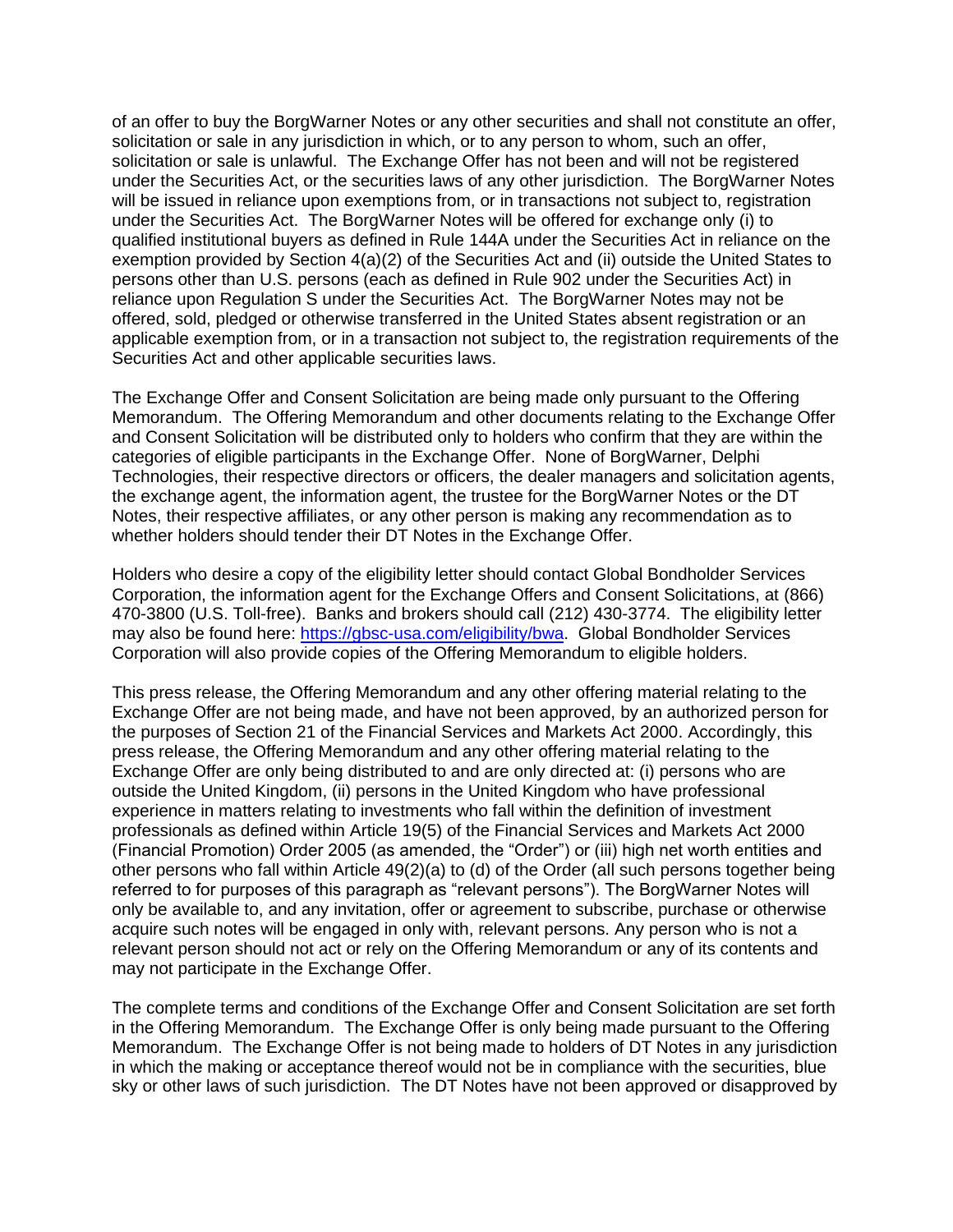any regulatory authority, nor has any such authority passed upon the accuracy or adequacy of the Offering Memorandum.

#### # # #

BorgWarner is a global product leader in clean and efficient technology solutions for combustion, hybrid and electric vehicles. With manufacturing and technical facilities in 67 locations in 19 countries, BorgWarner employs approximately 29,000 worldwide.

#### # # #

#### **Notice Regarding Forward-Looking Statements**

Statements contained in this press release may contain forward-looking statements as contemplated by the 1995 Private Securities Litigation Reform Act, 27A of the Securities Act and Section 21E of the U.S. Securities Exchange Act of 1934, as amended, that are based on management's current outlook, expectations, estimates and projections. Words such as "anticipates," "believes," "continues," "could," "designed," "effect," "estimates," "evaluates," "expects," "forecasts," "goal," "guidance," "initiative," "intends," "may," "outlook," "plans," "potential," "predicts," "project," "pursue," "seek," "should," "target," "when," "will," "would" and variations of such words and similar expressions are intended to identify such forward-looking statements. All forward-looking statements are based on assumptions and analyses made by us in light of our experience and our perception of historical trends, current conditions and expected future developments, as well as other factors we believe are appropriate in the circumstances. Forward-looking statements are not guarantees of performance and BorgWarner's actual results may differ materially from those expressed, projected or implied in or by the forward-looking statements. You should not place undue reliance on these forwardlooking statements. Forward-looking statements are subject to risks and uncertainties, many of which are difficult to predict and generally beyond our control, that could cause actual results to differ materially from those expressed, projected or implied in or by the forward-looking statements. These risks and uncertainties, include, among others: uncertainties regarding the extent and duration of impacts on our business of the current novel coronavirus ("COVID-19"); uncertainties regarding the ability to complete our anticipated acquisition of Delphi Technologies as a result of, among other reasons, the failure to obtain required regulatory approvals for the transaction on the terms expected or on the anticipated schedule or otherwise; our dependence on automotive and truck production, both of which are highly cyclical; our reliance on major original equipment manufacturer customers; commodities availability and pricing; supply disruptions; fluctuations in interest rates and foreign currency exchange rates; availability of credit; our dependence on key management; our dependence on information systems; the uncertainty of the global economic environment; the outcome of existing or any future legal proceedings, including litigation with respect to various claims; future changes in laws and regulations, including, by way of example, tariffs, in the countries in which we operate; and the other risks, including, by way of example, pandemics, such as COVID-19, and quarantines, described in Part I, Item 1A, "Risk Factors," in our Annual Report on Form 10-K for the year ended December 31, 2019 and in Part II, Item 1A, "Risk Factors," in our Quarterly Report on Form 10-Q for the quarterly period ended June 30, 2020. We do not undertake any obligation to update or announce publicly any updates to or revisions to any of the forward-looking statements in this press release to reflect any change in our expectations or any change in events, conditions, circumstances or assumptions underlying the statements, except as required by law.